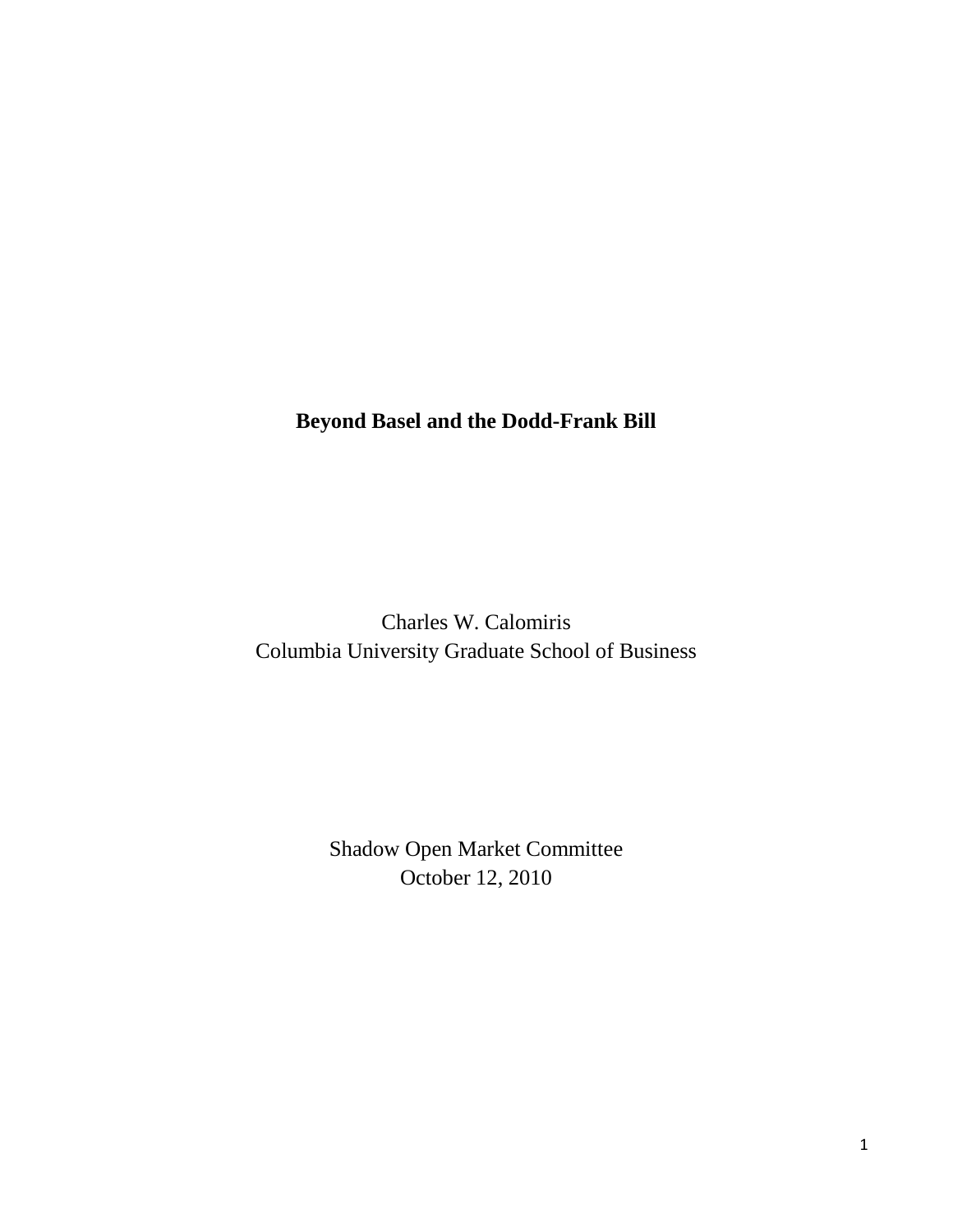Recently, the U.S. government passed a major financial regulatory overhaul known as the Dodd-Frank bill. Soon thereafter, the Basel Committee revised its capital standards to boost minimum tier one equity requirements for banks over time.

The stated purpose of the US's Dodd-Frank financial regulatory reform bill, and the Basel reforms, was to fix the problems that came to light during the recent financial crisis. Do these reforms address those problems? Three factors were particularly important in contributing to the subprime financial crisis:

- Loose monetary policy and global imbalances kept US interest rates extremely low from 2002 to 2005, producing abundant credit and the under-pricing of risk.
- A long list of government-supported housing finance policies by Fannie Mae, Freddie Mac, the Federal Housing Administration and other government instrumentalities subsidized mortgage credit risk by relaxing mortgage leverage and underwriting standards to encourage highly levered purchases of homes by borrowers with poor credit records and little wealth (the governmentencouraged standard became an undocumented mortgage with a 3% down payment).
- The combination of predictable government protection of banks (via deposit insurance and toobig-to-fail bailouts) led financial institutions to be too complacent about risk management. Meanwhile, the failures of prudential standards to measure and constrain risk-taking permitted complacent banks to expose themselves to underpriced mortgage risks without maintaining equity capital buffers commensurate with the high risk they were bearing.

The first factor was a necessary but not sufficient condition for the financial crisis; both government sins of commission in the mortgage market (the second factor) and sins of omission in prudential regulation (the third factor) played crucial roles in producing a deep and lasting crisis. Logic and historical experience suggest that even in the presence of loose monetary policy and global imbalances, if the US government had not been playing the role of risky-mortgage pusher in the years leading up to the crisis, mortgage-related losses would have been cut by more than half.

Similarly, if prudential regulation had measured the outsized mortgage risks accurately on a forwardlooking basis, sufficient equity capital would have been required to prevent the mortgage meltdown from creating financial meltdown.

Looking over the more than 2300 pages of text in the new financial reform legislation, what is notable is the lack of connections between these causes of the crisis and most of the legislation. The Pew Trusts Task Force on Financial Reform, of which I was a member, brought together a bipartisan group of prominent financial experts to suggest financial reforms and, in December 2009, the group issued a statement with detailed proposals for restructuring regulation and other government policies in light of the crisis. It is striking how little the recommendations of that group, or those of any other group of experts commenting on the crisis, influenced the Dodd-Frank bill.

The Pew Task Force recommendations do intersect with the new financial reform bill in some areas, notably the encouragement of derivatives clearing on exchanges, improvements in derivatives disclosure, the creation of a macro-prudential regulatory mandate to vary prudential requirements over the business cycle, the setting up of a consumer protection agency to prioritize the enforcement of financial standards to prevent abuse, and the creation of a resolution authority for non-bank financial institutions. But even in these areas of intersection, the legislation often misses the mark.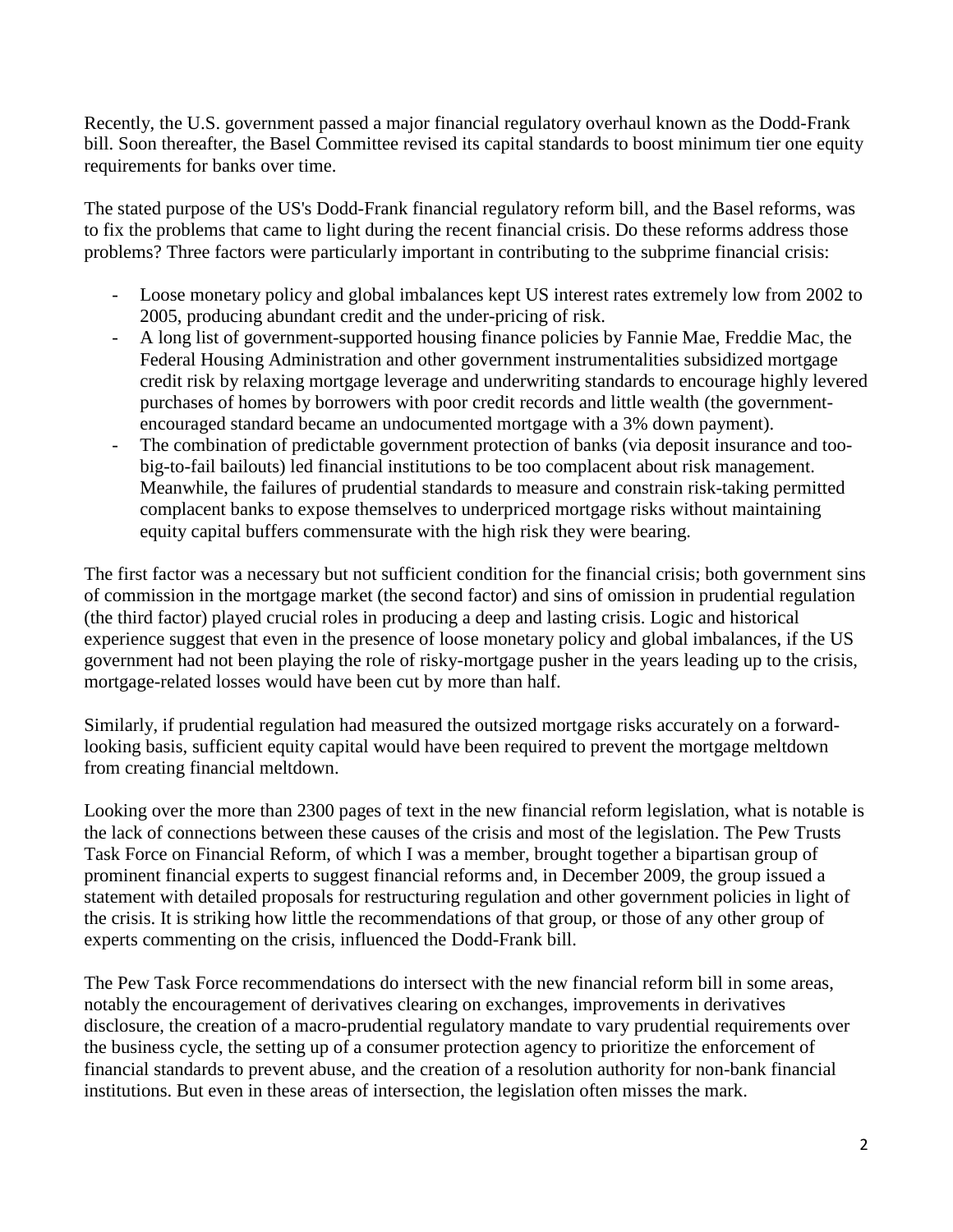## **Sins of Commission**

The new Dodd-Frank resolution authority vested in the Federal Deposit Insurance Corporation (FDIC) awards it unlimited bailout authority, meaning it can now insure any debt on planet Earth against any loss. A better approach would have required unsecured creditors to bear significant but bounded losses, for example, requiring that creditors suffer the same losses as they would in bankruptcy up to some maximum proportion of loss. Bounded losses can prevent systemic problems of contagion but unbounded protection of creditors institutionalizes too-big-to-fail incentive problems.

Bureaucrats in the future will likely do what they have done in the past: follow the myopic political path of least resistance during a crisis and bail out everything in sight. Knowing that, financial institutions will not take appropriate precautions. The devil, as they say, is in the detail - and the devil is certainly in the detail of the new resolution authority.

The new consumer protection agency will be housed within the Federal Reserve, although with some independent authority. The primary motivation for a new agency was to create an entity focused entirely on consumer protection, rather than the multiple mandates of the existing regulatory agencies. Placing the new agency within the Fed is contrary to that objective. Moreover, housing it in the Fed is likely to create additional problems - further politicizing the Fed and complicating its budgetary process. The new agency has an unlimited mandate, no budgetary accountability, and is not required to base its decisions on any cost-benefit analysis. This is a formula likely to produce regulatory over-reach that will reduce the supply of credit, politicize the regulatory process, and encourage bureaucratic waste.

The Dodd-Frank legislation also promotes many pet projects of its sponsors and other influential parties that have nothing to do with the recent crisis. For example, the legislation imposes hiring quotas for women and minorities in the financial services industry. It also requires new industry-funded outreach measures to encourage people on low incomes to become more involved in the financial system.

And the law's 'Volcker Rule' and derivatives trading limits place new and ill-defined boundaries on proprietary trading and derivatives positions of banks. Those limits, if enforced rigorously, will be damaging to the ability of global US banks to perform essential client services, and are unlikely to have any redeeming benefits for controlling financial system risks (see my article, 'The Volcker Rule: Unworkable and Unwise', available on the web at [https://www.economics21.org/commentary/volcker](https://www.economics21.org/commentary/volcker-rule-unworkable-and-unwise)[rule-unworkable-and-unwise\)](https://www.economics21.org/commentary/volcker-rule-unworkable-and-unwise).

## **Sins of Omission**

The legislation does not even mention the need to fix the main policy distortions that produced the crisis, namely the many government interventions that subsidize mortgage risk-taking by homebuyers. If the US had maintained a reasonable, say, 20% minimum down payment standard in the mortgage market, as was typical prior to the recent housing binge, then the housing price decline of 2007 to 2009 could not have produced a financial crisis. Proposals to increase the minimum down payment from 3% to 5% on government-guaranteed mortgages as part of the reform legislation were rejected by Congress.

The legislation pays some lip service to other bona fide reform recommendations relating to improvements of risk measurement and capital regulation, including the improved regulation of ratings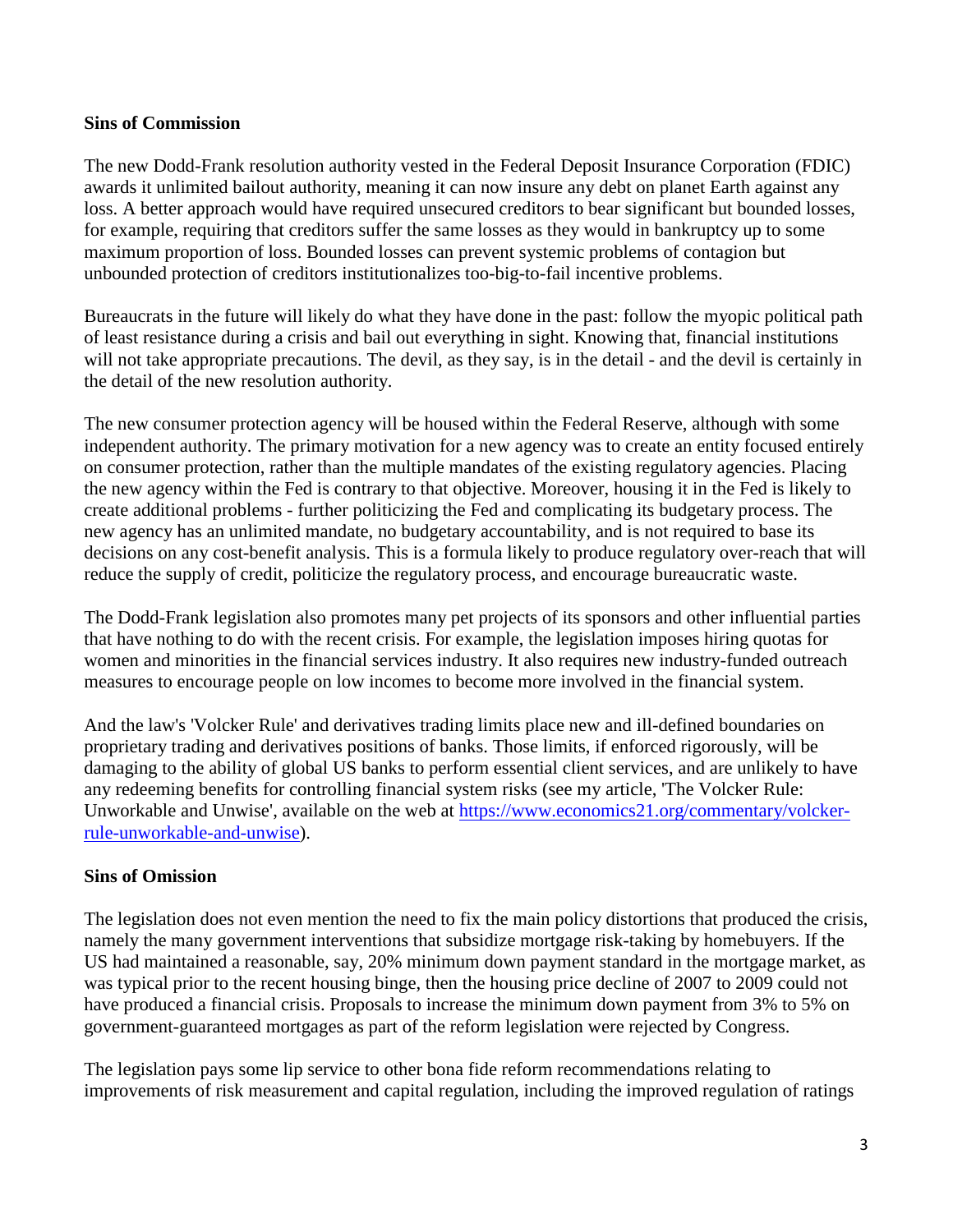agencies and the restructuring of capital requirements, but the implementation of the details is left to the regulatory agencies. Congress missed an opportunity to require new elements that could have made a big difference for the regulation of risk and capital standards in the financial system.

For example, many academics and some regulators favor the use of contingent capital certificates as a part of capital regulation to help overcome the too-big-to-fail problem, and many have called for fundamental reforms of the regulatory use of ratings as a means of improving risk measurement; neither of these is mandated in the legislation.

Instead, the legislation calls for studies of these (and many other) topics. Such studies, as in the past, are likely to accomplish little other than feeding the campaign coffers on Capitol Hill by inviting continuing lobbying. The regulatory agencies already possess the authority to alter capital and other prudential requirements, and are already in the process of doing so; the legislation will have little or no effect on the outcome of that process.

The small boost in equity capital requirements enacted by the Basel Committee also falls far short of the mark. The new requirements are so meek that Citibank's tier one equity ratios were far in excess of what is now required. That did not prevent Citibank from becoming insolvent, and there is no reason to believe that the new capital standards would work any better next time. And, more importantly, capital must be budgeted relative to risk; the Basel Committee has done nothing to reform its flawed means of measuring risk (using banks' internal risk models, and incentive-conflicted rating agency opinions).

## **What Would Work?**

Now that the focus of reform has shifted from legislation to regulation, would-be reformers are looking to regulatory agencies to spearhead the needed reforms. The SEC and the Fed have significant powers already vested in them to institute meaningful reforms. Which reforms would work?

The key to an effective reform program is to take incentives seriously – both the incentives of market participants to try to avoid the costs of regulation, and the incentives of supervisors, regulators and politicians to enforce the rules that are written.

Rather than cover all the relevant areas of opportunity for regulatory reform, I will illustrate that point with four proposals for improving the structure of capital, the measurement of risk, and for reducing the likelihood of too-big-to-fail bailouts.

*Use loan interest rates when measuring loan default risk.* Loan interest rate spreads compensate banks for the risk of default on the loan. If U.S. regulators had followed the example of countries that use interest rate spreads to measure loan risk, they would have required substantial additional capital to be budgeted against high-interest subprime loans in 2004-2007, which would have discouraged the overinvesting in housing ex ante, and would have insulated the banking system from the losses on those loans ex post.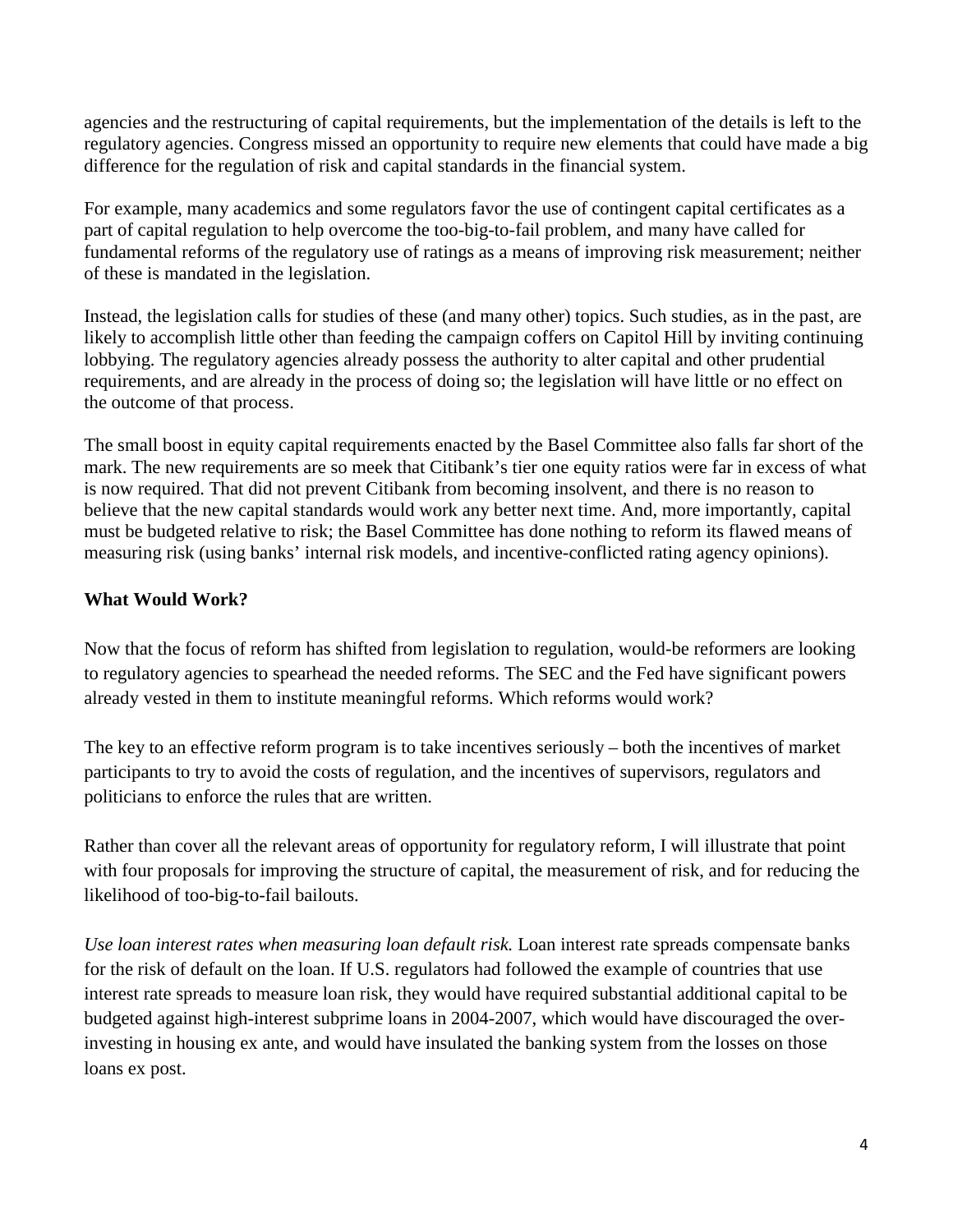Using the overall lifetime rate of return on a loan as the measure of risk is relatively immune from manipulation. Bankers will not cut their loan rates in order to save on capital charges. Supervisors can enforce the rule fairly easily, and there is no need for supervisory or regulatory discretion needed in determining capital. Thus, this rule has good incentive consequences for all parties.

*The SEC should* r*eform the use of credit ratings to require NRSROs to estimate the probability of default, and provide that number as their rating for regulatory purposes, rather than give letter grades, and then hold NRSROs accountable for the accuracy of those estimates.* Letter grades have no objective meaning, and thus, rating agencies cannot be held accountable for those letter grade ratings. If, instead, NRSROs were required to provide numbers, representing their estimates of the five-year probability of default on the debt, then regulators could construct (generous) confidence intervals for those estimates, and penalize rating agencies for grossly underestimating the probability of default. An appropriate penalty would be a "sit out" from rating those debts as an NRSRO for some period of time (say, three months) while the rating agency recalibrates its estimates. That prospective loss of fee income would provide a powerful incentive not to understate risk. To preserve the "through-the-cycle" quality of the ratings, and to avoid small-sample problems, a long-term moving average could be employed when calculating the track record of the rating agency.

*Establish a minimum uninsured debt requirement for large banks in the form of a specially designed class of subordinated debt known as "CoCos," or contingent capital certificates.* These CoCos would convert to equity based on observable market triggers (when the ratio of the market value of equity relative to the market value of assets falls below some pre-established threshold).

CoCos have three desirable properties: (1) Because these debtholders cannot be bailed out (debts convert into equity long before a bailout would be contemplated), the pricing of these instruments in the market will provide information to supervisors about true market perceptions of risk (as opposed to spreads on current bank debt, which may be regarded as protected). (2) During a down market, if CoCos were to convert, then the debt service of the bank would be reduced, which would stabilize banks during bad times. (3) Most importantly, if designed properly, CoCos would incentivize managers to issue new equity capital early on in the wake of loan losses in order to prevent the triggering of a CoCo conversion. The key to making this sort of voluntary equity offering happen is to make the CoCo conversion sufficiently dilutive of equity holders, so that bank management will reliably prefer the dilution from issuing new equity. If this sort of CoCo requirement had been in place prior to 2007, none of the major failed banks or investment banks in the United States or Europe would have failed; all would have had ample opportunity and incentive to recapitalize. The financial crisis would have been much less severe.

Because CoCos improve ex ante risk measurement by providing early warning of problems in a very public way, they also encourage credible supervisory discipline. Finally, because CoCos would incentivize voluntary equity offerings in the wake of losses to prevent conversion, or alternatively (if